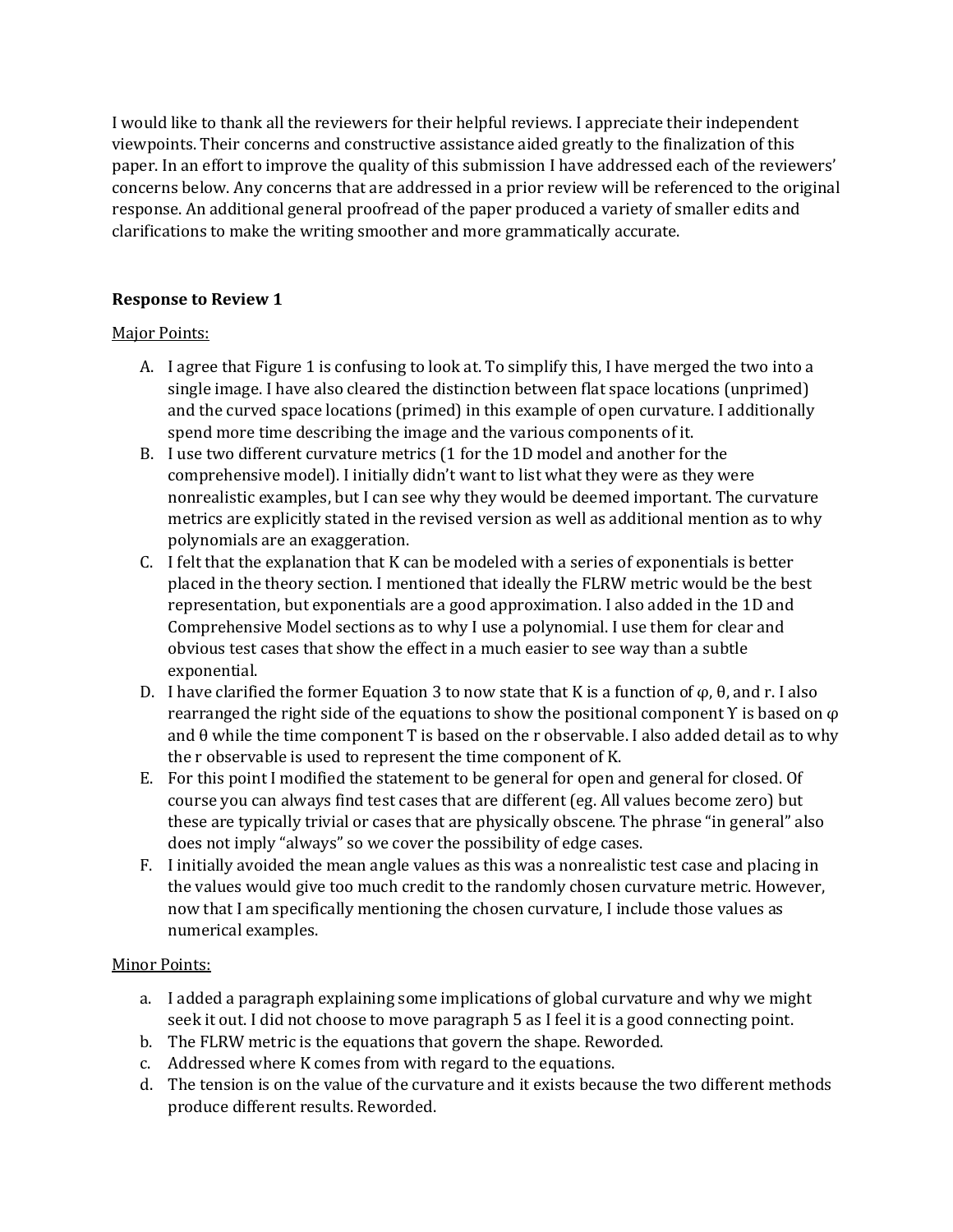- e. I explain a bottom-up approach because I felt that I should address the two main methods and then mention which one I used. That way I show what I am doing compared to other possible options.
- f. Clarified equation 1 time and space components.
- g. Clarified that the 1D reference point is at zero/the origin.
- h. For the test model I chose the distribution to be homogeneous and isotropic because on the universal scale the distribution of galaxies is in fact homogeneous and isotropic. I add that when looking at supernova data the incoming data will obviously not be.
- i. Equations are restructured to clear this up confusion between r observable and time dependency.
- j. Formatting is made such that images fit on pages without leaving too much whitespace.
- k. Removed the paragraph as a whole and incorporated the info in other locations.
- l. I modified the last paragraph of the Comprehensive Model to better summarize the current state of CURVFAM.
- m. I updated the abstract to include a line mentioning the paper presents only the logical framework and baseline code of CURVFAM.

## **Response to Review 2**

### Major Points:

- A. Figure 2 was originally made to be a general example much like Figure 1. However I can see where the ambiguity lies in the explanation and where I reference Figure 2. As such I have modified the script to say that Figure 2 is an example curvature (sinusoidal).
- B. See 1B.
- C. This needed some clarification. I added a short paragraph explaining how the curved space calculations are the same as flat space. It is the location of the objects that is being shifted when the curvature metric is applied. It should be clearer now that the calculations are all similar with only the data set changing.

- a. This sentence is a summary of the rest of the paragraph which explains the two methods. Rather than restate the same citation in the next line, I cite the sources with their individual descriptions in the paragraph.
- b. Figure 1 has been restructured. See 1A.
- c. I have added the particular curvature function I used. Now there is a direct connection between the plot and the curvature. The question of density and distribution is solely a product of the curvature used.
- d. The units would be whatever units the data is in or the user chooses. In Figure 3 they are simply there as a placeholder. Additionally, Figure 2 is a general example whereas Figure 3 is a specific example.
- e. Added a statement on how the metric used for the Comprehensive Model section is a closed space metric.
- f. Added a brief bit about the loss of spatial uniformity resulting in loss of angular uniformity. The specifics of the plots (such as maximums and values) are simply products of the nonrealistic metric I chose to use.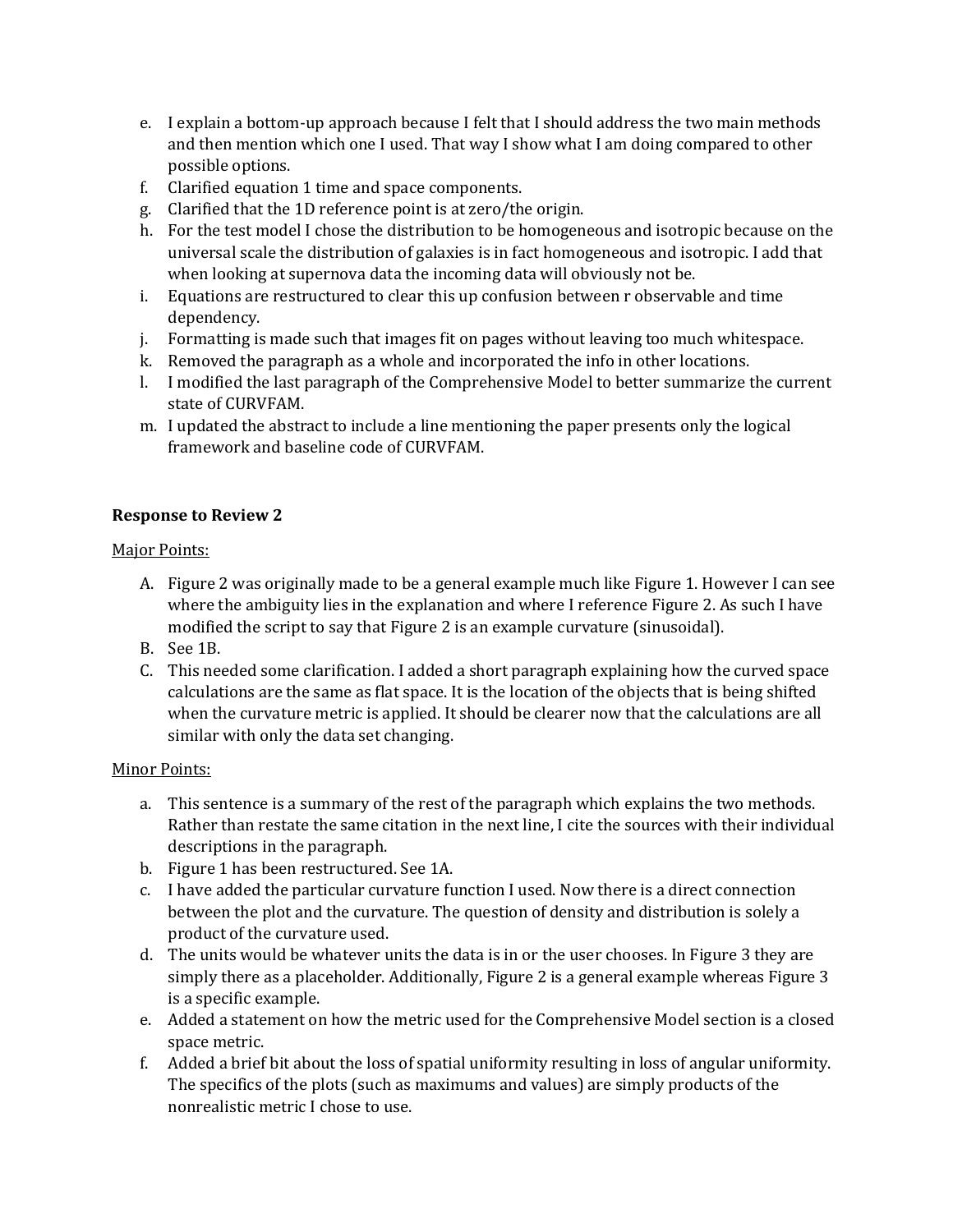g. Added descriptive word "supernova" to describe which data is available.

### **Response to Review 3**

### Major Points:

- A. Gave an example of how a certain object's observables would change in the case of the test metric. The specific curvature metric equations are given by the user. As for the other parts, I left those behind the scenes because the point of this is to explain what the program does for the user and what the user needs to do. The explicit details of how the code works is in the code itself.
- B. Added code to GitHub and mentioned in the paper where to find the code.

## Minor Points:

- a. See 1B.
- b. See 1A.
- c. See 1D.
- d. While I briefly mention that there are other universal simulators in the abstract, I provide the citations to some examples when they are mentioned more specifically in the introduction.

### **Response to Review 4**

#### Major Points:

None

- a. At current, the FLRW metric and the density parameters do not play a major role in CURVFAM (they are part of general relativity and will be included when CURVFAM is relativity compatible). At that stage their importance and significance to CURVFAM will be better described. Currently, the cited papers provide more comprehensive definitions.
- b. I added a description of the parts to Equation 1.
- c. See 1A.
- d. Equation 2 is cleared up. As for a reference, this equation is the classic path length formula. The citation is math.
- e. See 1B.
- f. See 1D.
- g. I added clarity as to why r can be used to represent time. As for radial compression without time also being compressed, this is difficult to do with observables since we cannot perceive distance without the effects of time as well (finite speed of light). They are linked.
- h. Decreased point size as well as sample size to make images clearer.
- i. The concept of space not being curved the same way everywhere is exactly why the components of the curvature metric depend on location and time. Otherwise they would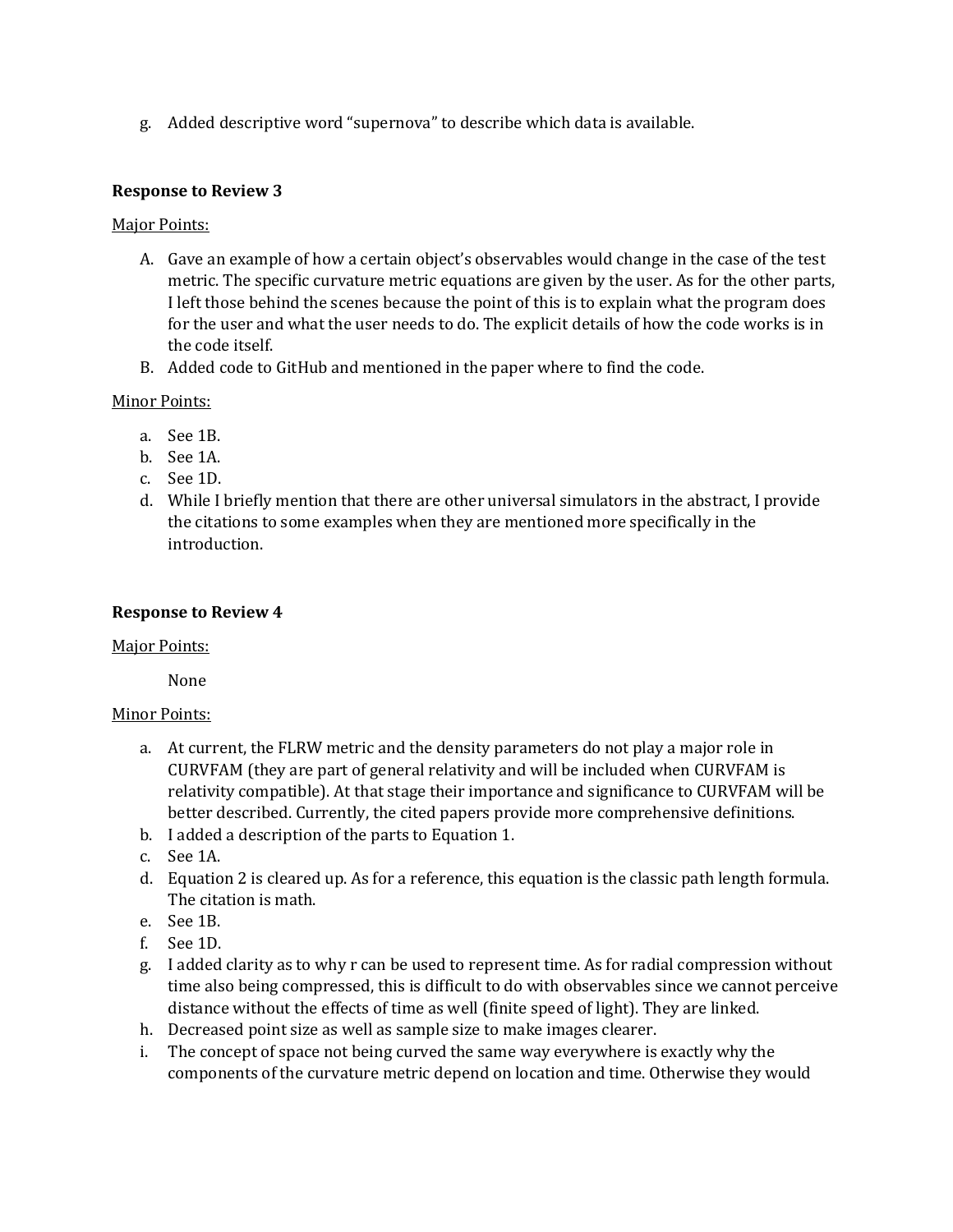only depend on time. I added a bit explaining why I chose a homogenous, isotropic universe and how real-world data would not be so perfect.

## **Response to Review 6**

### Major Points:

- A. In response 1B I address the addition of the exact metrics. The code does not change when the metrics are applied. The code is made to handle that.
- B. Added a paragraph at the end of Section 4 to give possible uses of CURVFAM at current. CURVFAM is meant to be more than what it is currently. As such, the powers of the current stage are limited. This publication is focused on the background knowledge as well as an update as to where the progress is currently.
- C. Added line with GitHub link.

### Minor Points:

- a. Added description of K before describing the methods of determination.
- b. Reworded the caption for Figure 2.
- c. Redid the title.

### **Response to Review 7**

#### Major Points:

A. I have added a bit mentioning how real-world data would look different from the uniform examples that I use. I also address how the future implementations of the code will include a fitting algorithm. As such, the code will be optimized for real-world data.

#### Minor Points:

a. Considering the research nature of this work and the complexity of implementing general relativity, a timeline cannot be created for future rollouts.

## **Response to Review 8**

#### Major Points:

- A. See 1B.
- B. I added a paragraph at the end of Section 4 detailing what CURVFAM can be used for at the current stage. The general point of this paper is to introduce a project that I am currently working on and describe where I am currently at. The main goal is the completion of the project at which point full descriptive writeups will be created as well as all manner of implementations and uses.